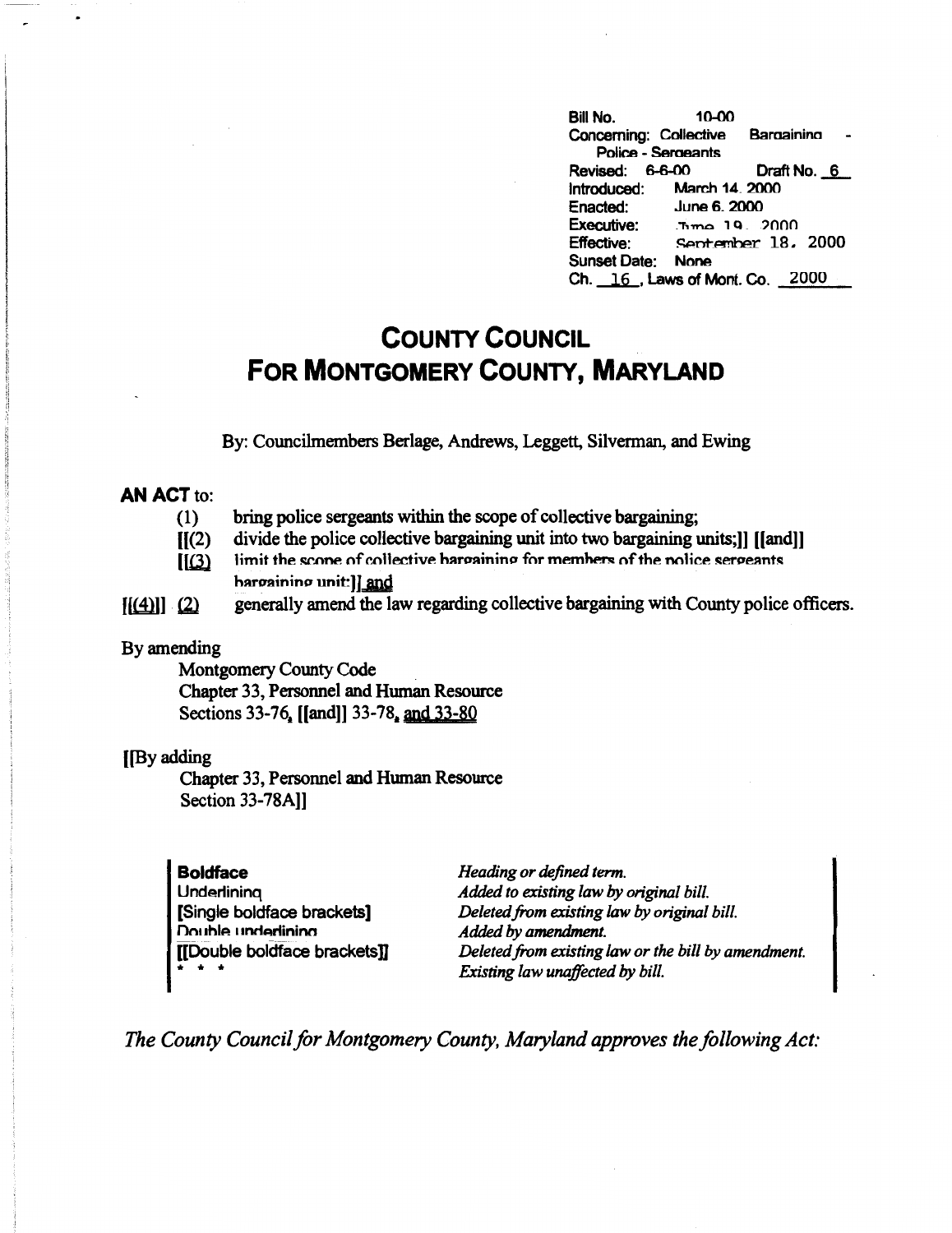| 1              | Sec. 1. Sections 33-76, [[and]] 33-78, and 33-80 are amended [[, and                         |  |  |  |
|----------------|----------------------------------------------------------------------------------------------|--|--|--|
| $\overline{2}$ | Section 33-78A is added, as follows:                                                         |  |  |  |
| 3              | Definitions.<br>$33 - 76.$                                                                   |  |  |  |
| 4              | When used in this Article:                                                                   |  |  |  |
| 5              | *                                                                                            |  |  |  |
| 6              | Certified representative means an employee organization selected in                          |  |  |  |
| 7              | accordance with [the procedures of] this Chapter to represent [the] a unit.                  |  |  |  |
| 8              | <i>Employee</i> means any police officer [in the classification of] classified as a          |  |  |  |
| 9              | sergeant master police officer I, master police officer II, police officer I, police         |  |  |  |
| 10             | officer II, police officer III, [and] or police officer candidate, or an equivalent          |  |  |  |
| 11             | nonsupervisory classification[s], but not [those] a police officer in [the classification    |  |  |  |
| 12             | of police sergeant or any [equivalent or] higher classification. [[ <i>Emnlovee</i> does not |  |  |  |
| 13             | include a sergeant whose primary duties involve human resources, internal affairs            |  |  |  |
| 14             | legal matters. labor relations, or nolicy development and compliance.]                       |  |  |  |
| 15             | <i>Employer</i> means the County Executive and [his] the Executive's designees.              |  |  |  |
| 16             |                                                                                              |  |  |  |
| 17             | Unit means [all employees] [[either of the units defined in Section 33-78A]] all             |  |  |  |
| 18             | employees.                                                                                   |  |  |  |
| 19             | $33 - 78.$<br><b>Employee rights.</b>                                                        |  |  |  |
| 20             |                                                                                              |  |  |  |

-2-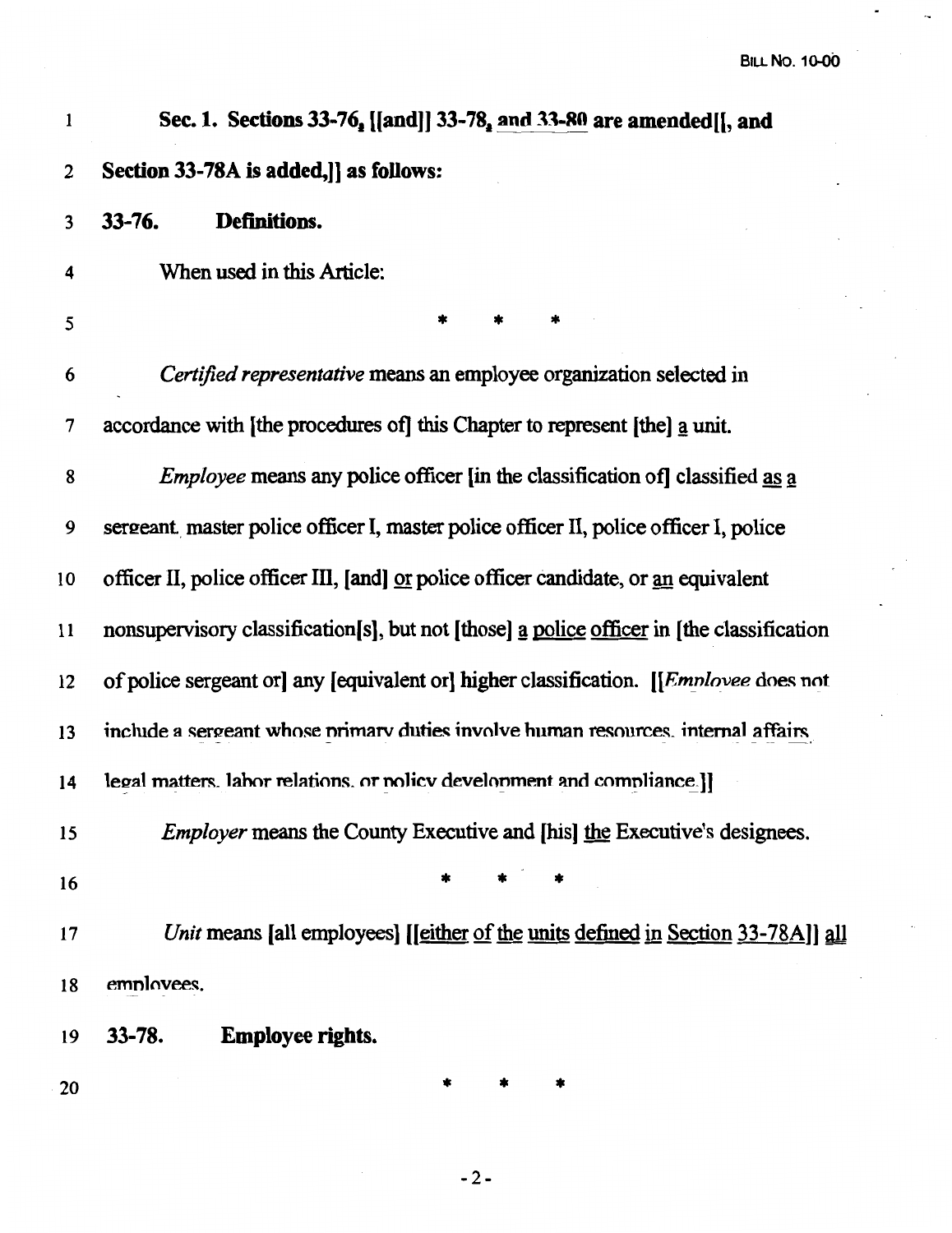**BILL No. 10-00** 

| 21 | (b)        | The employer [shall have the duty to] must extend to the certified              |
|----|------------|---------------------------------------------------------------------------------|
| 22 |            | representative the exclusive right to represent the employees [[in that         |
| 23 |            | bargaining unit]] for the purposes of collective bargaining, including the      |
| 24 |            | orderly processing and settlement of grievances as agreed by the parties.       |
| 25 | (c)        | A certified representative [shall] must serve as the bargaining agent for       |
| 26 |            | all employees [[in the unit for which it is certified]] and [shall have the     |
| 27 |            | duty to] must represent fairly and without discrimination all employees         |
| 28 |            | [[in that unit]] without regard to whether the employees are [or are not]       |
| 29 |            | members of the employee organization, [or are paying] pay dues or               |
| 30 |            | other contributions to it, or [participating] participate in its affairs. [;    |
| 31 |            | provided, however, that it shall not be deemed However. it is not a             |
| 32 |            | violation of this duty for a certified representative to seek enforcement       |
| 33 |            | of an agency shop provision in a valid collective bargaining agreement.         |
| 34 |            |                                                                                 |
| 35 |            | [[33-78A. Bargaining units.]]                                                   |
| 36 |            | [[For purposes of certification and collective bargaining. employees subject to |
| 37 |            | this Article must be divided into 2 bargaining units, composed of the following |
| 38 | employees: |                                                                                 |

 $39$  (1) sergeants:

 $\overline{\phantom{a}}$ 

 $\overline{a}$ 

40 (2) all other covered employees.]